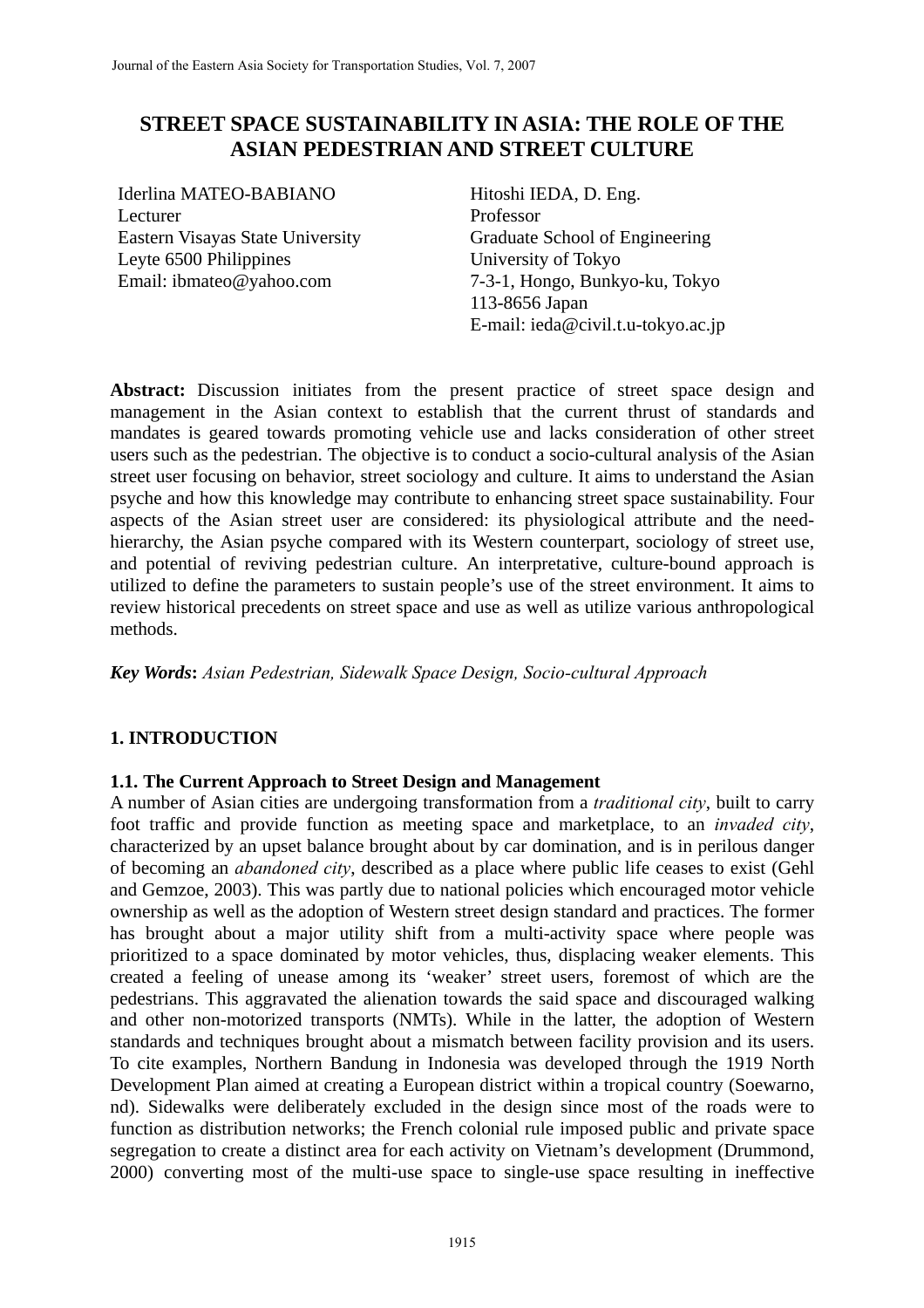spaces (Edensor, 1999).

In the transport field, Western models continue to have strong influence on the East. This has socio-cultural basis since design influence in Asian colonial cities was imposed by the colonizer while in non-colonized metropolises, such as cities in Japan and Thailand, was through the assimilation of Western techniques during the Modernization period. For example, the physical planning principle introduced by Spain to colonial Manila served as a morphological model replicated to a greater extent in urban centers throughout the archipelago (Reed, 1978) and the urban fabric of Georgetown, Malaysia reflected its British colonial past (Picard and Wood, 1997).

The typical approach to road design in Asian countries had been largely tailored to Western standards such as that set by the AASHTO's<sup>1</sup> Green Book. This handbook has limited design guidance for pedestrian facility design (Hook, 2002). Thus, the present pedestrian facility design procedure in Asian developing countries had been based on the U.S. Highway Capacity Manual (HCM, 2000). The Pedestrian Level of Service (PLOS) which was originally developed in the field of traffic engineering (Watson and Crosbie, 2004) considered pedestrian space occupancy, and mean speed and flow rates. In its analysis, it assumed that a pedestrian exhibited similar behavior to that of vehicles (HCM, 2000) such as traveling in a linear path, faster speed indicates efficient flow, more people to a degree indicated congested condition. However, this is partly inaccurate since pedestrians exhibit a complex movement pattern such as the tendency to swerve to avoid obstruction or flexibility in route choice. Moreover, a pedestrian may need to stop and buy food from a sidewalk vendor, rest on a bench, or chat with an acquaintance, thus, changing from moving to nonmoving behavior. In this case, sidewalks function not only as a conduit for distribution but as venue for communication.

Furthermore, increasing road density did not ameliorate transport problems. However, this increased awareness among transport professionals to seek for alternative approaches such as one that is governed by the principles of social equity, environmental protection and economic balance. The objective is to achieve a more sustainability-oriented culture. This reflects the need to focus on a user-centered approach so as to give back streets to its original users. For example, Bogota's 2000 Transportation Master Plan stipulates that pedestrians should be prioritized and new highways and road facilities must include grade-separated bicycle paths and sidewalks (Hook, 2002).

In Asian cities, transport network development is a national mandate while an initiative on improving pedestrian facilities and encouraging NMTs is considered a local mandate. It is implemented through its local government or as a private group initiative. As an example, pedestrian facility provision in Makati City, Philippines started in the early 1990s and later formalized under the Underpass and Walkway Network Master Plan in 1999. The aim was to minimize traffic congestion and segregate pedestrians and vehicles within the Central Business District (Kishue et al, 2005). In Manila City, Philippines, the present mayor closed off identified streets for exclusive pedestrian use while a number of private foundations took on the responsibility of improving the urban quality of the University Belt (UE-FRASI, 2000).

It was shown that in most developing cities in Asia the current transport policy in general, and

 $\overline{a}$ 

<sup>&</sup>lt;sup>1</sup> American Association of State Highway and Transportation Officials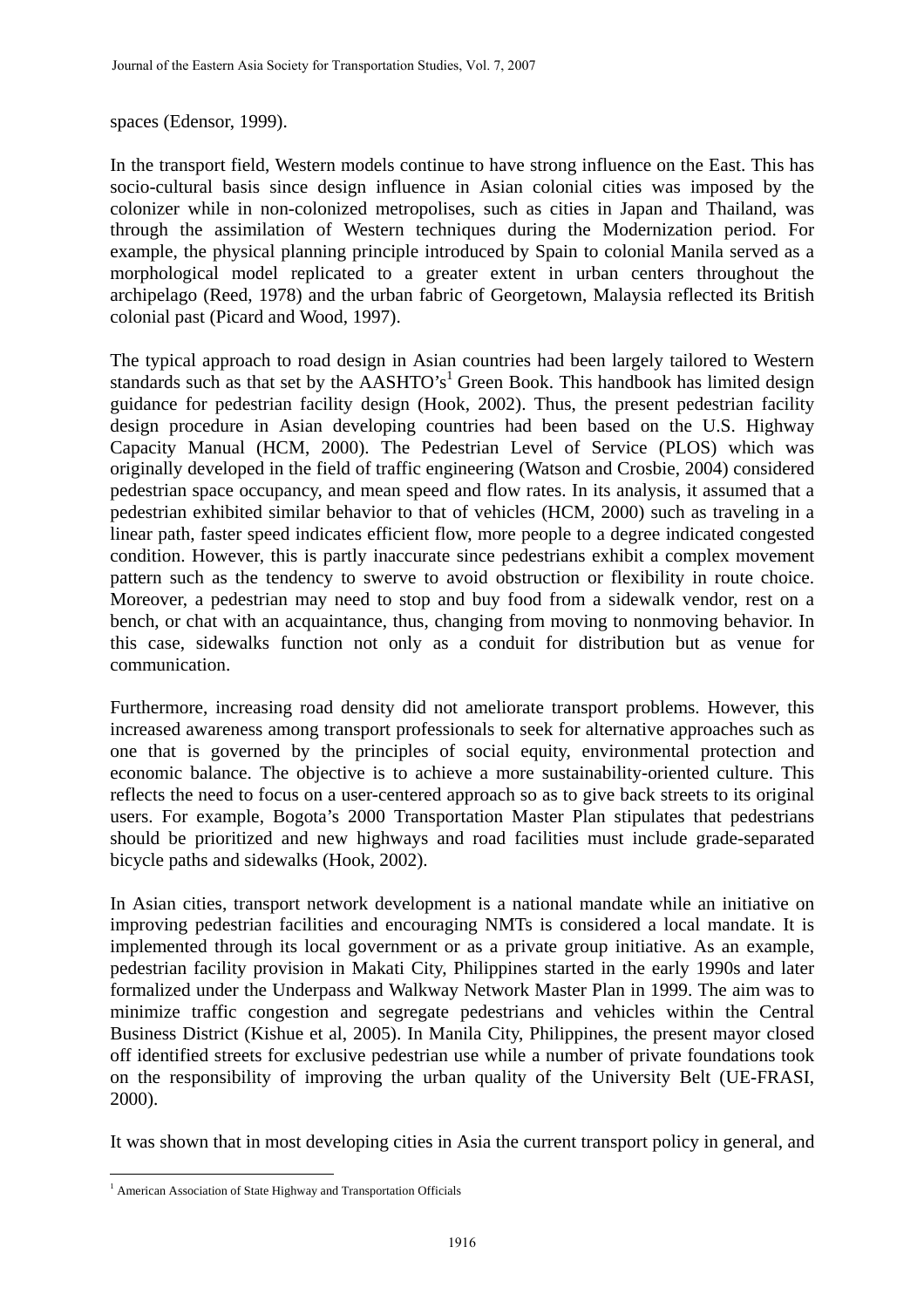pedestrian facility provision in particular, often mimicked their Western counterpart which resulted in unsound urban spaces. They lacked consideration of the socio-cultural value system of the place. This resulted in a mismatch between facility and user. Espoused solutions were fragmented and partial towards a specific transport group. They often benefited vehicle owners while conveniently forewent the needs of other street users such as the pedestrians. However, alternative concepts such as mobility management, livable cities, new urbanism, sustainable and compact cities and transit-oriented developments (TODs) had emphasized the central role played by the pedestrian (and the other street users). This makes it relevant to understand pedestrian behavior especially from a socio-cultural viewpoint. To echo Rapoport (in Moudon, 1987), pedestrian behavior is not just a function of the physical environment but is also defined by culture. Cultural factors refer to the result of unwritten rules and customs, traditions and habits, prevailing lifestyles and the definition of appropriate behavior in a given society. Asian pedestrians, similar to its western counterpart, have a distinct pedestrian culture that when properly understood would provide useful insights in the provision of a more effective Asian pedestrian facility.

## **1.2. Objectives**

The objectives are as follows: 1) to understand the Asian pedestrian and the factors that contribute towards the use of the street environment by discussing the socio-cultural basis, history and the components of walking; and 2) to provide insights that may pave the way in the conceptualization of design solutions and recommendations as well as policies on the effective management of pedestrian spaces so as to enhance street space sustainability<sup>2</sup>.

## **1.3. Methodology**

 $\overline{a}$ 

The research takes off from a socio-cultural perspective of space use as a means of understanding Asian pedestrians. It is descriptive and at the same time interpretative within the bounds of culture so as to define the parameters to sustain people's use of the street environment.

Discussion focuses on various aspect of the pedestrian such as, but not limited to, the following: the description of a forest-based culture rationalizing the difference between the Asian pedestrian and their Western counterpart, pedestrian need-hierarchy referring to street user requisite to increase satisfaction towards street space use, the concept of movement and non-movement behavior; and the potential of reviving and ensuring street culture continuity through potential street design recommendations to achieve street space sustainability.

Data gathering was conducted through the review of historical precedents on street space use, intensive review of primary and secondary resources, direct observation and implementing questionnaire survey. It determined behavioral patterns and consistency of activities to better understand potential users and interpret street space phenomena as these concepts help redefine planning concepts towards the effective design and management of Asian streets.

The authors were aware that this type of study poses the danger of oversimplification and unwarranted generalization. Thus, the authors reiterated that these are inferential concepts and need to undergo more extensive empirical study. The authors consulted various data and information sourced from a number of study sites in East and Southeast Asia, namely: Bandung City, Indonesia; Bangkok, Thailand; Tokyo (Edo), Japan; Manila City, Philippines.

<sup>&</sup>lt;sup>2</sup> street space sustainability is determined by the loyalty of street users towards a given space as manifested by their constant presence not only as passers-by but as active participants in the given space thereby reflecting the pedestrian facility effectiveness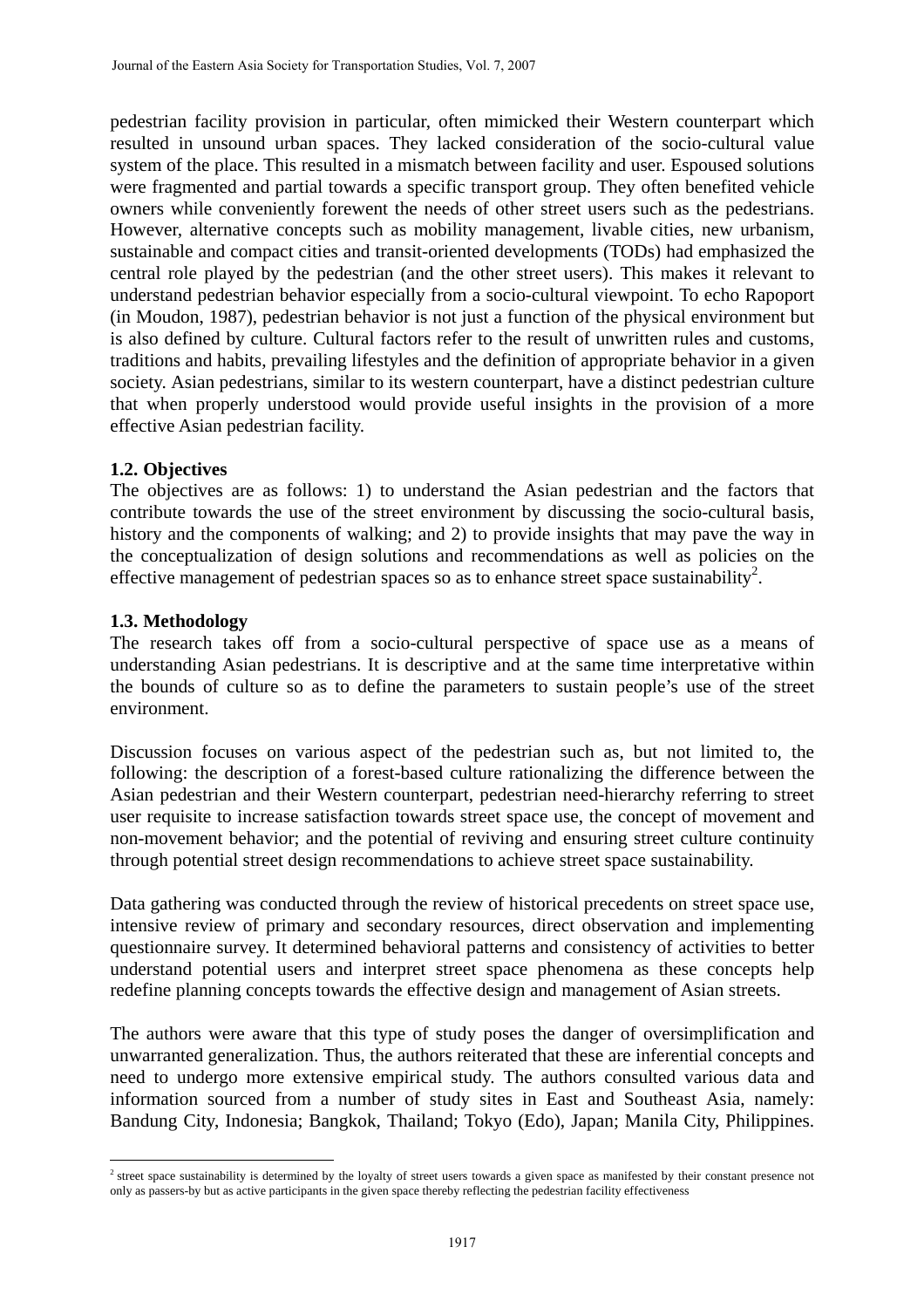Data results were preliminary and based on a small sample size, thus, they are only reflective of the sample.

## **2. THE DYNAMICS OF THE ASIAN PEDESTRIAN**

Pedestrians use streets for different purposes: to undergo utilitarian trips making movement a derived demand; or to conduct optional trips such as to exercise or breathe in fresh air, to socialize and interact. In the latter examples, the sidewalk becomes a destination in itself. The common assumption was that pedestrians were moving entities, therefore sidewalks only served as space for distribution. However, as indicated above, sidewalks are not mere conduits but also serve as a space for communication. Thus, to achieve street space sustainability, a user-centered approach considers the users as agents of change. Their loyalty towards a given space is manifested by their constant presence not only as passers-by but as active participants in the given space thereby reflecting the level of effectiveness of a pedestrian facility.

## **2.1. Asian Pedestrians from a socio-cultural perspective**

The psycho-cultural research model developed by Whitling (1974; 1994) serves as a jump off point of this paper. The core assumption is that personality development is shaped by its primary and secondary institutions. Primary institutions refer to three interrelated context: the physical environment, history and maintenance systems (i.e. subsistence patterns, settlement patterns, social structure). The primary determines the secondary institutions that directly influence both learned and innate adult personality (Berry et al, 2002). This is further reflected in ones' projective expressive systems (i.e. religion, art and recreation). Pedestrian attitude and behavior is largely determined by the physical environment, its history and the maintenance systems which determine the pedestrian need-hierarchy (innate) and their street behavioral manifestations (learned) which translates into a distinct street culture (projective expressive systems).

Geography and climate have deep impact on people's way-of-life and behavior (Furukawa, 1935; Suzuki, 1978). The Asian region, in general, is a tropical forest. This kind of environment encourages among its settlers a healthy respect for and harmony with the natural environment, equality among beings, and an evident lack of hierarchy. The forest is compact with diverse flora and fauna which translates into high tolerance to crowded space and increased variation in street users. Forest-based streets do not segregate but rather integrate its elements and takes on a temporal segregation of activities. The forest also influences settlement morphology wherein the road system reflects an irregular and unstructured pattern due to adherence to the geographic conditions of the site. This suggests a low perceived order. Also, it encourages a human scale urban form. The cacophony of sounds and presence of various elements in a forest is imitated in the street system wherein the streets become a mixed use spatial structure which carries various activity types and mixture of different entities.

Sociologically speaking, space use had been highly influenced by the introduction of agriculture which is the most common subsistence pattern in Asian societies. This resulted in a sedentary settlement pattern, high population density, an extended family type and a tight socio-political stratification (Berry et al, 2002). People in this society tended to be conscientious, compliant and conservative while rearing emphasized obedience training and responsibility rather than independence and self-reliance (Barry et al, 1959). This is reflected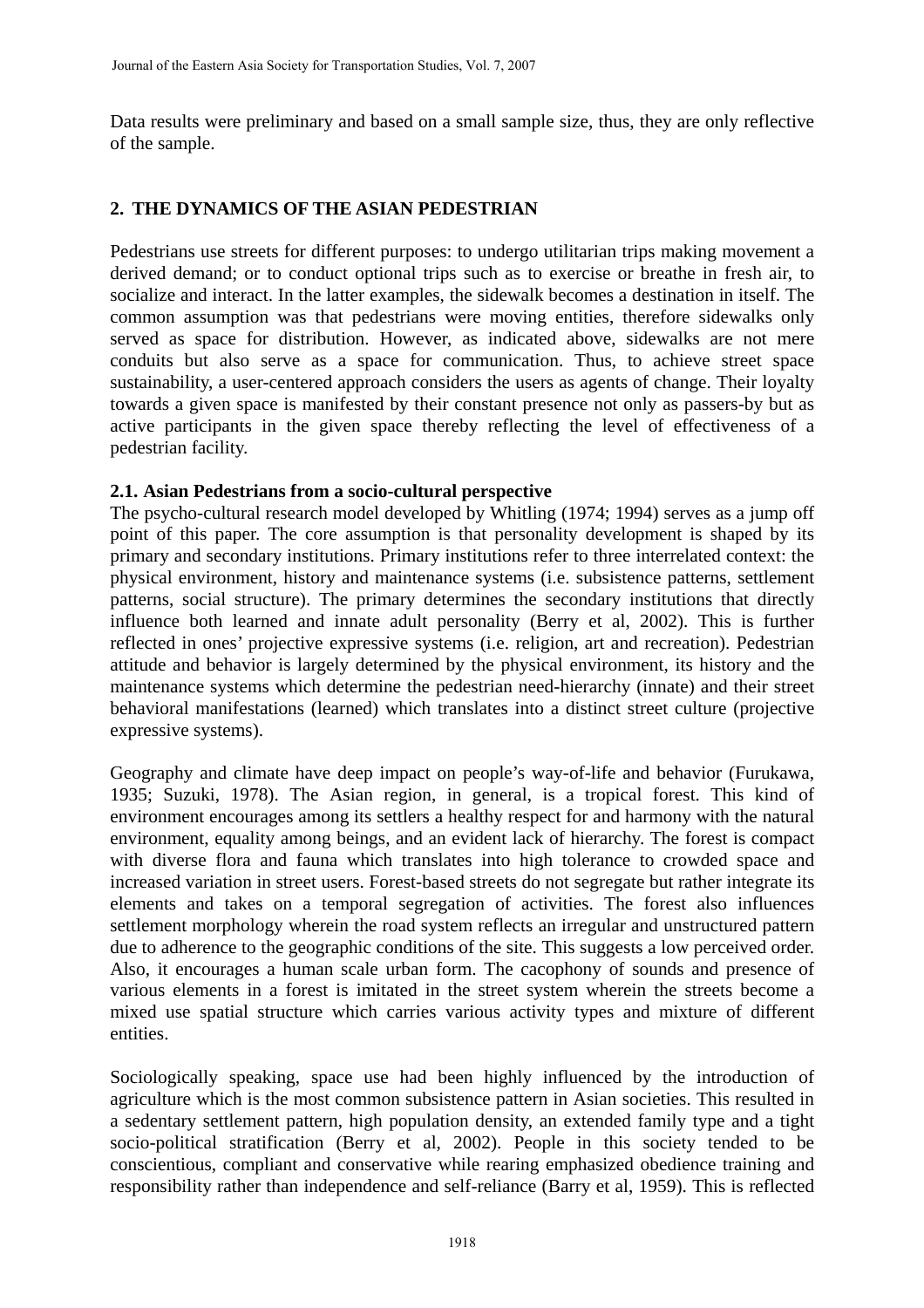in the Asian psyche and can be viewed on how Asians behave in and perceive a particular space.

Space perception differs between Western societies, referring to Americans and Eastern Europeans, and the East, referring to Japan in particular (Hall, 1968). A simplified model would indicate that in the West activities are defined horizontally illustrating a one space-one function relationship wherein a clear segregation between the centrally located plaza surrounded by public facilities, the church and the market and the sidewalk exists (Kurokawa, 1988). As opposed to the Western construct, the Japanese concept of space takes on a vertical, time-dependent dimension. Events are dictated to happen based on the time of the day, almost space-independent. A vague relationship exists between its activity nodes and connectors as the latter takes on the element of time. Time acts as the interval or '*ma'* between two functions (Nute, 1999). *Ma* is defined to be the temporal interval between two different phenomena or between two discrete events (Kurokawa, 1988). In theoretical terms, *ma* takes on a vertical dimension of an intangible, in-between connector between activities (nodes), and may also be analogous to the concept of non-movement space wherein it acts as the interval between two acts of movement.

Social activities create shared meanings and develop into a distinct culture. Pedestrian presence in sidewalks is brought about by three trip purposes: utilitarian, optional and social (Gehl, 1987). Pedestrian decision to use streets is generally based on various factors. Utilitarian trip is solely based on necessity and accomplished under most social or environmental conditions. The latter two trip classifications, optional and social, are dependent, to a certain degree, on the external environment and the presence of other street users, respectively. The latter implies the need to develop spaces that induce interaction and spontaneous exchanges among its users. This enables translation of (street) space into place (Aldo Rossi, 1966). Previous researches have dealt with the study of social exchanges in urban spaces (Funahashi, 1979; Kamino, 1980). These studies have also reiterated that patterns of social contacts are culturally-specific. For example, while street vendor presence is common in most Asian cities, their form, function and the types of social exchanges vary from one city to another. Also, while the concept of acknowledging another person is universal, the form of greeting varies whether kissing on the cheeks, both cheeks, a handshake, bowing ones head is a result of culture.

Acculturation processes expose inhabitants to a variety of external factors. These influence people's way-of-life. Even so, the core of ones social structure and values still remains the same. One example is how Asian street users utilize a given space for a variety of purpose such as access path, venue for everyday activities, living space, integrator space, and recreational space. Asian street life reflects the dynamic outdoor life enjoyed by its people. It is common to find a variety of eating stalls, vehicle repair facilities, street vendors and parked vehicles as well as people waiting for buses and other transport modes along the street (Preiser and Ostroff, 2001). The presence of small traditional communities in Asian cities is indicative of the intensive land use mix, compact quality and pedestrian-scale urban form common in forest-based settlements. In these areas, walking becomes the main mode of movement. Due to mushrooming of contemporary modern developments, these informal settlements are often considered in a negative light. However, it is within these enclaves that local culture can be authentically experienced.

## **2.2. Pedestrian need hierarchy**

Man is first and foremost a pedestrian. Pedestrian history is as ancient as traveling which goes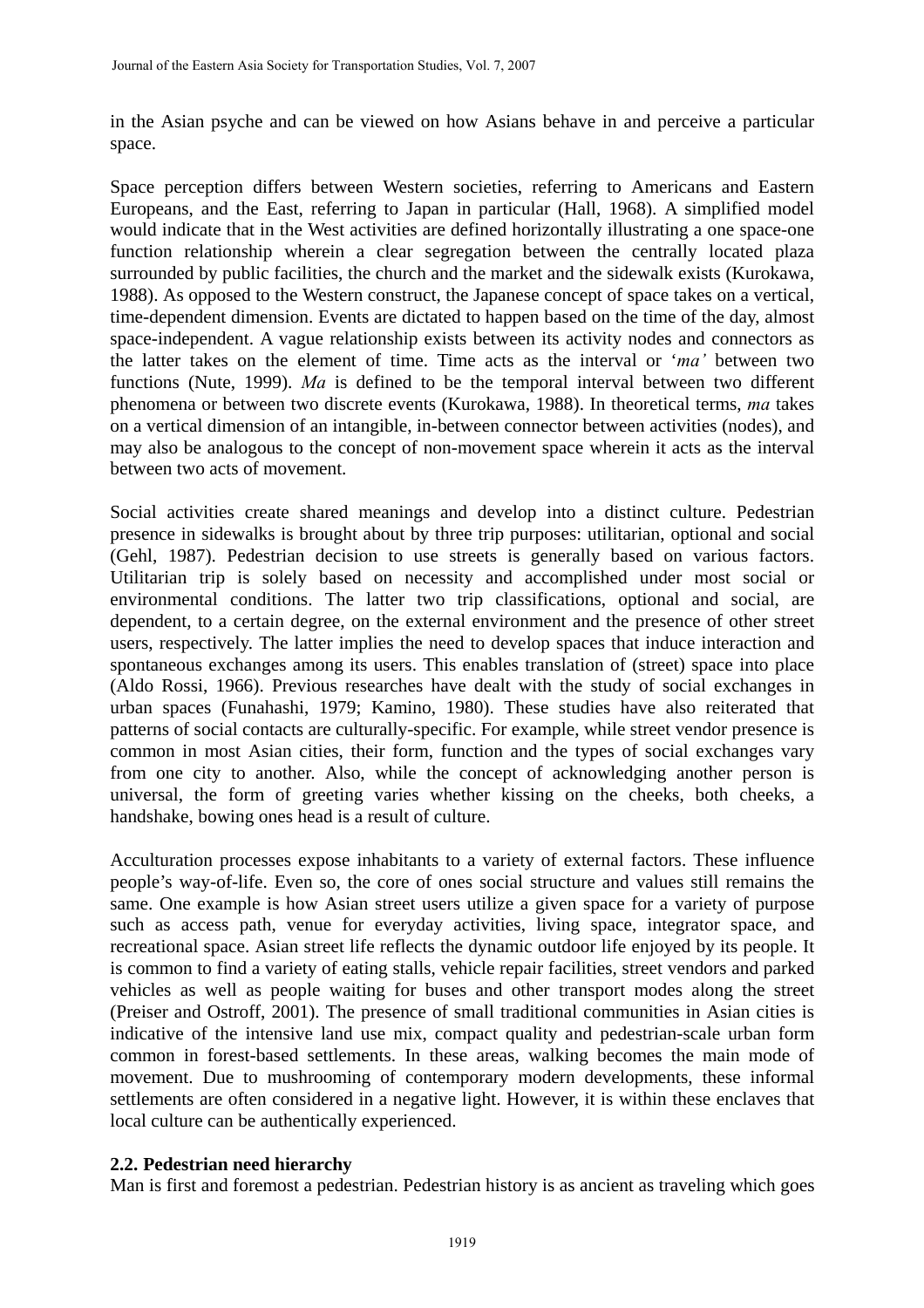back 5000 years (Peñalosa, 2004). Walking culture existed prior to the introduction of motorization. This rationalizes the need to prioritize pedestrians as compared to other modes. Traditional streets facilitated movement and, similar to traditional Western urban spaces such as the Greek agora and Roman forum, functioned as communication venues. This entails the analysis of streets as both a distribution and communication network. The latter refers to nonwalking activities conducted within the street environment.

The consideration of pedestrian needs is a significant prerequisite in the design of sustainable street spaces. The basic premise of the need-concept adopted from the area of consumer behavior is that pedestrians behave in a similar fashion to consumers as they utilize space in a way comparable to consuming a product. Needs and values are the micro-level driving factors of human behavior (Vallacher et al, 1994) which are realized through opportunities. The latter refers to products or services that have the capacity to satisfy one's needs (Jager, 2000). In this case, opportunity refers to sidewalk attributes such as the ability to provide seamless travel, comfort, convenience to name a few. These are parameters or attributes that would encourage user loyalty or sustain people's use of the street environment. However, these factors do not influence choice but support or inhibit pedestrian decision (Mumford, 1937).

The pedestrian need-hierarchy resulted from an extensive literature review on effective pedestrian environment and inspired by the human needs theory postulated by Maslow (1954) and Max-Neef (1992). Pedestrian level of service (PLOS) concept (Fruin, 1971) is defined as the elements that attract potential users to the system (Vuchic, 1981). At the base of these needs is the desire for movement (mobility). Aside from this, pedestrians have other physiological or psychological needs such as protection, ease, enjoyment, equity and identity. Figure 1 reflects the various needs in a hierarchical order. It illustrates the six criteria and the attributes which would fulfill each criterion. It is noteworthy to mention that the pedestrian need hierarchy considers both movement and non-movement as contributory towards increasing pedestrian satisfaction. To define the six criteria: *mobility* refers to a walking environment which allows barrier-free movement from point of origin to destination at a comfortable walking speed with no or limited impedance and ensures ease in orienting oneself within the street network. *Protection* refers to the state of being free from danger or injury while walking by limiting pedestrian-vehicle conflict, providing provisions to ensure that accidents will not happen. *Ease* refers to the quality that would make one feel emotionally and mentally secure, comfortable, convenient and stress-free while walking. *Enjoyment or leisure* refer to the quality of the walking environment which allows access to transport-disadvantaged persons (TDPs); allows equal opportunities for other activities besides walking (sitting, chatting, eating); and does not limit sidewalk use to pedestrians but allows access to other street users such as vendors and leisure walkers. This environment also creates venues for socialization and interaction. *Equity* refers to opportunities for selfexpression, serves as venue for socialization and interaction, provides ways of enjoyment and leisure, and adds vibrancy to the place. *Identity* refers to elements that acknowledge sociocultural needs by creating venues for cultural activities, producing sense of place and encourages a feeling of belonging amongst its users. The author established a preliminary hierarchical order wherein the base need would be movement based on the premise that streets are used as distribution network. The criteria can be divided into two, personal and social. Personal refers to individual needs while social means the population-level needs. Personal needs are near the base while social needs are found on the upper levels. The theoretical basis for this is that in order to increase satisfaction personal needs should be provided before population-level satisfaction can be accommodated. However, it is necessary that the concept of pedestrian need-hierarchy be examined and evaluated further for its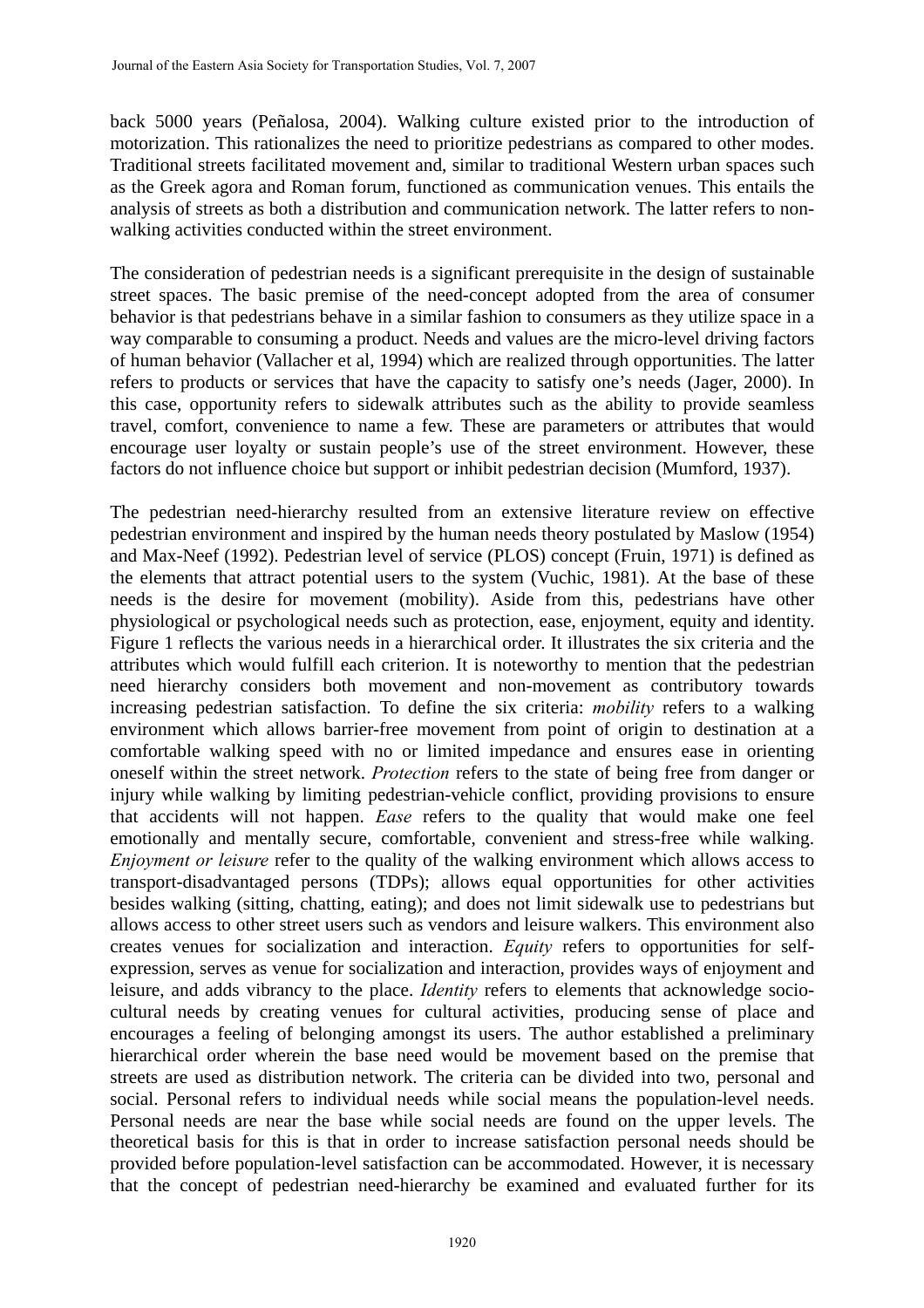#### relevance.



Figure 1 The pedestrian-need hierarchy. The bottom-most criterion is mobility (personal level need) while the topmost criterion was identity.



Figure 2 The survey results indicate that protection is the most important criterion while enjoyment is the least important followed by movement.

A pedestrian survey was conducted in Manila City, Philippines to evaluate the order and relevance of the pedestrian need hierarchy. 90 samples were collected. Figure 2 shows the result of the survey specifically on the perception of the pedestrians on the hierarchical structure of the need-hierarchy. The survey proved that mobility is not the most influential element in the decision to utilize streets. Instead, protection came out to be the main consideration reiterating the importance given towards physical safety. The criterion 'equality' has surprisingly garnered a relatively high score specifically on giving importance to the presence of other street users such as sidewalk vendors while 'enjoyment' was the least important.

#### **2.3. Movement Aspect of Asian pedestrians**

It has been reiterated throughout the paper that pedestrian behavior is culturally-specific. Sourced from a number of studies, table 1 shows a compilation of the mean walking speed of pedestrians in various cities. In general, pedestrians in Western countries walked faster as compared to their Southeast Asian counterparts. Except for the pedestrians in Fukushima, the walking speed of Japanese individuals varies between 81 to 93.6 meters per minute with pedestrians in Tokyo walking the fastest. In Southeast Asia, the average walking speed of pedestrians varies between 70 to 80 meters per minute. This can be due to the similarity in environmental conditions of Thailand, Singapore and the Philippines. Also, Filipinos generally have the shortest walking distance within the 220 meter range (Gerilla, 1995). In the Pedestrian Facility Guide (1993), the trips majority of pedestrians choose are utilitarian trips such as for the purpose of going to and coming from work, appointments, errands and deliveries, and multimodal transport (i.e.walk to jeepney stops) as well as for social trips such as for health and exercise, recreation, extracurricular activities, combined recreational and shopping. The (walking speed) values were grouped together according to region and there was a tendency for cities belonging to the same region to approximate values within a similar range. Southeast Asian pedestrians have an average walking speed within the 70 meters per minute range. In North America and Europe in the 80s range while Japan was a bit variable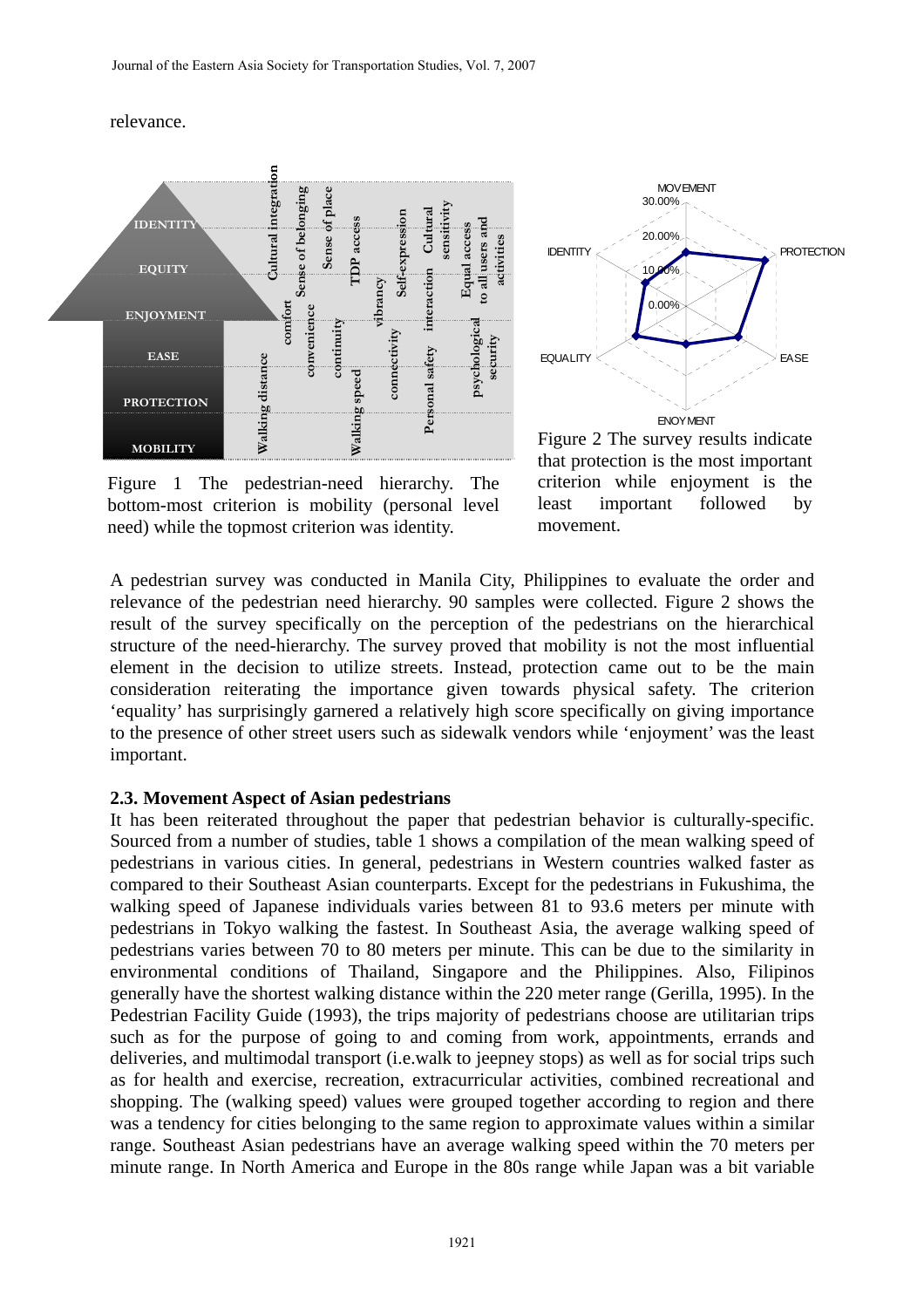but ranged around the 90s especially in the main cities. This further illustrates that movement behavior based on the average walking speed of pedestrians is culturally-specific.

| Locality, Country           | Author                   | Mean Speed (m/min) |
|-----------------------------|--------------------------|--------------------|
| New York, USA               | Fruin*                   | 81.00              |
| Pittsburgh, USA             | Hoel*                    | 88.00              |
| Columbia, USA               | Navin and Wheeler*       | 79.00              |
| Paris, France               | Kamino**                 | 87.60              |
| London, England             | $Older*$                 | 79.00              |
| Singapore                   | Tanaboriboon, et al.*    | 74.00              |
| Thailand                    | Tanaboriboon and Guyano* | 73.00              |
| Metro Manila, Philippines   | Gerilla*                 | 70.65              |
| China                       | Yu*                      | 72.00              |
| Fukuoka, Japan              | Kamino**                 | 81.00              |
| Tokyo, Japan                | Kamino**                 | 93.60              |
| Osaka, Japan                | Kamino**                 | 90.00              |
| Koori-cho, Fukushima, Japan | Kamino**                 | 69.60              |

Table 1 Mean Walking speed by locality/country, 1995

(\*Gerilla, 1995; \*\*Kamino, 1980)

## **2.4. A Preliminary Study on Pedestrian Non-movement Behavior**

One study on human behavior and space design focused on the correlation between objective conditions of space and the psychological reality of that space so as to derive a new paradigm in urban space planning (Kamino, 1980). The study further stressed that human movement (pedestrian behavior) contains both rational and irrational components further suggesting that friendly designs should simultaneously accommodate people's need for both motion (movement) and statics (non-movement). Pedestrian behavior is described as complex and is composed of both movement and non-movement (Funahashi, 1979). Some examples of the latter are waiting and resting.

The concept of non-movement within Asian streets grew out of the realization that in order to provide sustainable spaces, it is necessary to consider the various behaviors exhibited by the pedestrian and other street users. This means considering streets as both distribution and communication networks. Non-movement space has played a significant role in the evolution of Asian or oriental space. Thus, it is within this premise that the perceived non-movement behavior of Asian pedestrians is examined.

Asians are, in general, social individuals wherein they usually do not go out alone, prefer to do activities together and are always in groups. Within these social groups, the streets become destinations themselves and are changed into eating places, shopping venues or meeting areas. The regular Friday *pasar* along Ganesha street in Bandung, Indonesia draws a large crowd with the mosque worshippers as their captive market. The flea markets and bazaars in Asian city spaces, more often its streets, reflect the strong Indic-Chinese influence that has evolved into a distinctive *pasar* culture. The presence of a diverse group of street users contributes to street liveliness. Asian pedestrians do not differentiate between public and private space using the communal space as an extension of living area, a venue for commerce and exchange, and a place to socialize. Also, there is a direct correlation between walking and non-movement spaces. An area that attracts high pedestrian volume usually has a greater tendency for non-movement activities. As such, the opportunity to increase sidewalk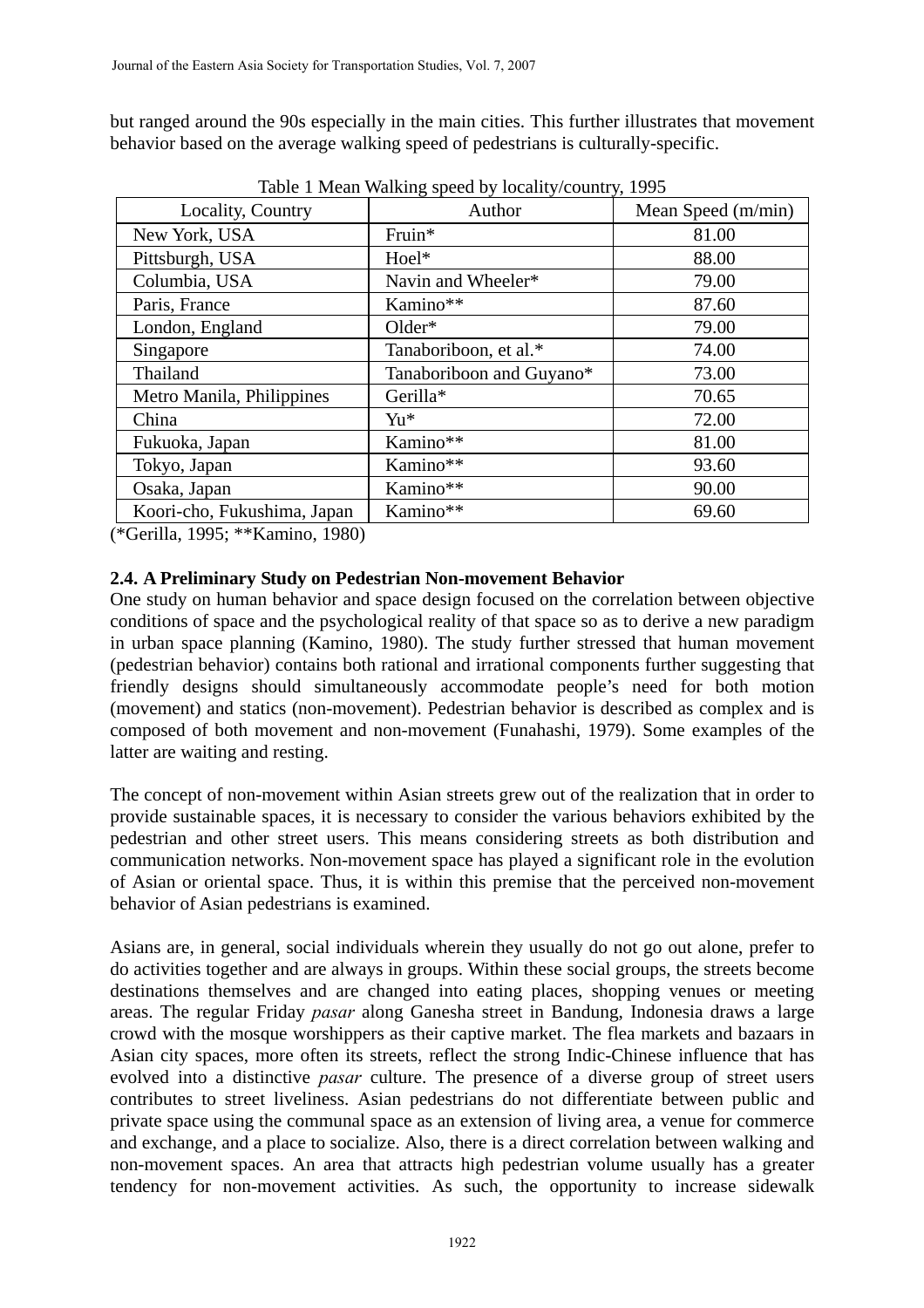sustainability requires the reconsideration of non-movement activities in the design of such space.

A pedestrian diary survey was conducted on September 2006, out of the 200 survey sheets given out only 33 respondents returned the forms or 16.5% of the sample. Thus, preliminary results would not allow generalizations. The respondents were requested to record their daily walking activities starting from the time they leave their residence. Figure 3 illustrates that the average number of daily walk trips an individual underwent in a day was six. Also, it showed that those having more than six trips in a day spent longer time duration outside per walk trip. Figure 4 illustrates the distribution of daily walking activity pattern of pedestrians, indicating both movement and non-movement activities. Since the survey was taken during the Ramadhan<sup>3</sup> period, the results do not reflect the regular pattern of pedestrian behavior. It is common during this period to start the day as early as three in the morning.





Figure 3 This illustrates the frequency and duration of non-movement activities conducted by the respondents. The average number of daily non-movement activities was pegged at 6.

Figure 4 This illustrates the distribution of daily walking activity pattern of pedestrians, indicating both movement and non-movement activities.

The study of non-movement behavior provides us with the knowledge that Asian space is temporally-dictated. As such, it requires flexibility so as to accommodate various activities which are conducted at different times of the day. For example, the *tahu* (tofu) vendor who sells his product in the mornings and stations himself in front of the community commercial center may occupy the same space which in the late afternoon serves as neighborhood playground for the children and could be the venue for musical performances in the evenings. The temporal segregation of activities and the vertical quality of Asian space should be one of the main considerations in sidewalk design. As an example, pocket-sized activity spaces should be placed strategically along the sidewalk path. The space should be versatile to accommodate a multitude of activities.

The seemingly disorganized spatial quality of Asian space is one of its unique characters which could not be encountered in most parts of Europe and in the United States. Based on previous studies, the apparent disarray actually contains a measurable hidden order (Rodin and Rodina, 2000). Diversity comes from the influence of the forest environment wherein the cacophony of sounds, sights, smell, taste and touch can only be experienced simultaneously within the Asian street space. The perception is further demonstrated by the presence of food

 $\overline{a}$ <sup>3</sup> a month of fasting for Islamic faithfuls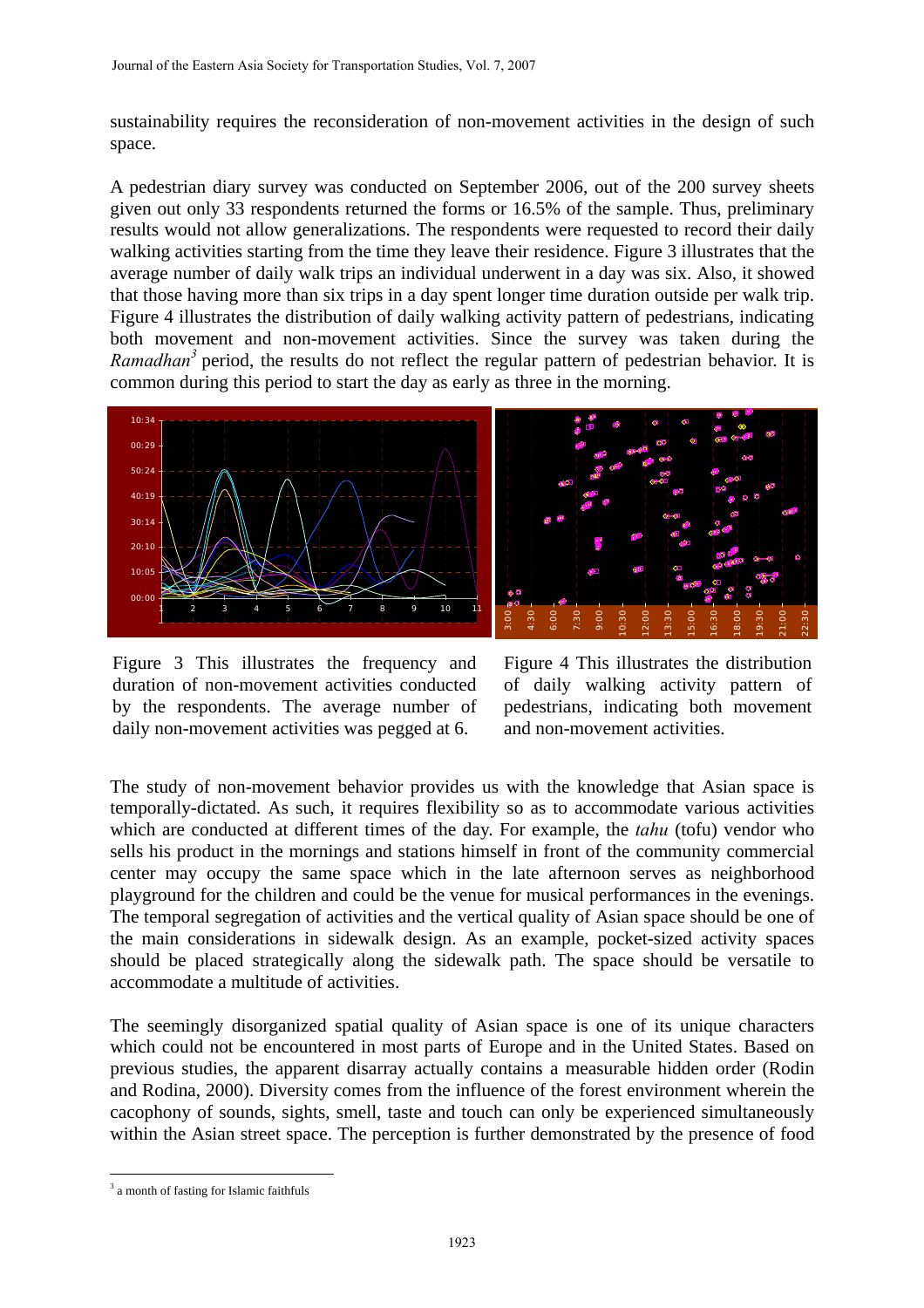vendors. The variety of food sold in Indonesian *warungs* (street shops), Japanese *yatai* (stalls) and the Philippine *turo-turo* (traditional restaurant)*,* brings forth a combination of visual, olfactory and gustatory sensations which compel passersby to taste its flavors. This adds interest to the Asian street space. In most Southeast Asian cities, vending has become an institution in itself albeit informally. Thus, policies towards their presence should be further examined. The present approach calling for their total removal from the streets had never been effective and therefore, can never be a favorable end solution. Furthermore, the pedestrian survey conducted had shown the important role they play not only in economic terms but also at the cultural level. A compromise between vending and regulating should be arrived at so as to define locations most appropriate for such activities as well as improving the aesthetic quality of their presence.

Worth mentioning are the various street elements that have socio-cultural roots. As an example, the *golodog*<sup>4</sup> can only be found within *Sundanese* settlements. This refers to a 50cm bench connected to the dwelling unit facing the alleyways where people can seat and talk to each other. This defines the main alleyway as opposed to the back alley. However, in *urban kampungs* (mixed communities) where the majority of inhabitants are *Sundanese*, the *golodog* is still present but had been transformed into a terrace which used a different material from the original wooden bench (i.e. ceramics) (Rahaju, 2006). Although this type of element is not present within *Javanese kampungs*, there is, however, always a specific place provided for the social venue of its inhabitants such as the *alun-alun* which served as the local landmark and centralizing element for the *Javanese kampung* (Siregar, 1990).

There are also various street practices that have animistic<sup>5</sup> roots. Animism is the pre-colonial belief of most of the colonial cities in Southeast Asia. Animism was born out of the forest (Suzuki, 1978). In Bangkok, it is often common to see street trees that have colored rope-like fabric going around the tree trunks. The older the tree the more of these fabrics go around it. Such is a common practice in Shintoist Japan as well. Also, the presence of street shrines and spirit houses on or near the sidewalk is said to reflect the reverence of the present owners towards the spirits who lived on the lands. Some commercial establishments would bring out food in the morning to offer to the gods so that they would have higher profits for the day. Also, some pedestrians would bring out food and offer them to the increasing dog population within metropolitan Bangkok. Thus, indigenous knowledge, both positive and negative, should be determined, considered and evaluated if the aim is to create a sustainable street space for its users.

## **2.5. Pedestrian culture: A look at the history of walking in Asia**

As previously mentioned, pedestrian culture has a long history and an overview of transport development in Asia will provide us proof of its presence. The walking period in Asian Cities may be defined as the period prior to the late nineteenth century (around 1860s) or before motorization was introduced. The Edo period in Tokyo, and the pre-colonial era and the early colonial period in both Indonesia and the Philippines were characterized by a predominantly walking society. This influenced the urban pattern of the area. Its characteristics included: major mode of transport is by walking while horses were used for communication purposes (Naito, 2003). In Edo, aside from walking, transportation was mainly by palanquin. There was limited or very few roads within this period. Edo period roads were narrow, unpaved and hook-shaped for defense and military reasons; town centers had compact urban structures

 $\overline{a}$ 

 $^{4}$  traditional *golodog* stands on stones because you cannot put wood directly to the soil due to high humidity  $^{5}$  the destring that all natural elements within this world necessary a soul

 $5$  the doctrine that all natural elements within this world possesses a soul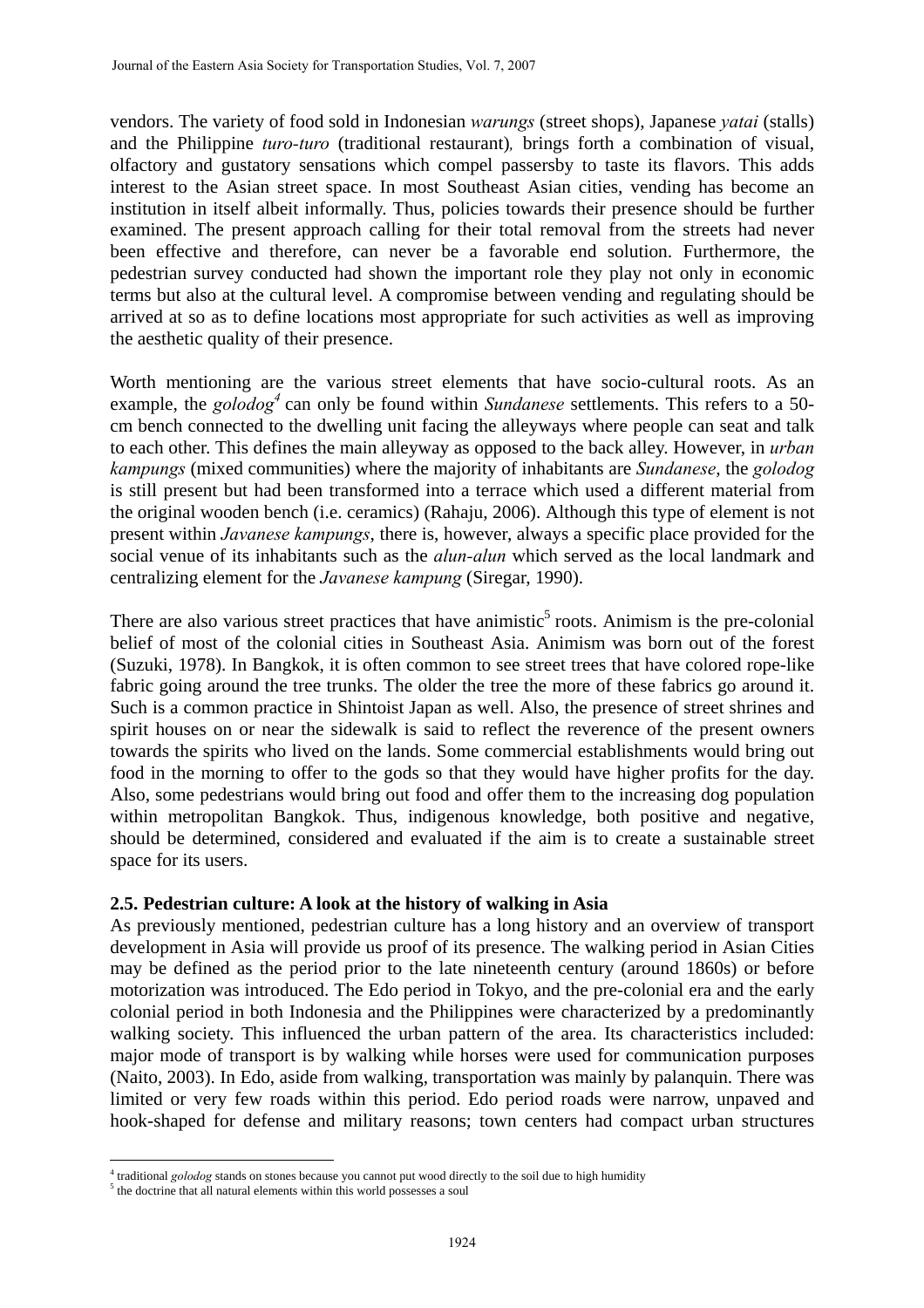with very dense, intensively mixed land use; the structures were of low-rise (2 to 3 levels) dictating a pedestrian scale urban form; building materials were made up of impermanent product such as wood, bamboo and palm leaves illustrating the permanence in the impermanence of Asian traditional structures; residences (sometimes in special quarters) were close to each other located either along the town center or waterways; travel distances were short. In the 1970s, walking was still a major mode of transport for most of Asia. An estimated 60 percent of Jakarta's work trips were on foot and in Tokyo, walking and cycling accounted for almost 51 percent of all trips (The State of Asian Urban Transport, 2000). At present, Bandung still has a large walking population given its compact city structure, allowing various part of the city to be accessed by foot. However, the lack of clear-cut sidewalks in most of the streets has allowed the proliferation of people walking along the carriageway and if sidewalks are present, the worsening environment has encouraged most individuals to either take their private vehicles or the public transport even for short distance trips (i.e. due to the plentiful paratransits such as *angkot*). In a study by Barter (2000) the percent of non-motorized trips in select cities illustrated that during the last two decades of the  $20<sup>th</sup>$  century, walking constitutes a large percentage in the overall trips in Asia (40 % in Jakarta, 20 % in Manila and 27 % in Tokyo). However, this percentage is slowly decreasing because of efforts in some Asian countries to increase motor vehicle traffic speeds such as in China and Indonesia (Hook, 2002) although China has curbed this mandate. It has been shown that walking is one of the most important yet neglected modes of travel in urban transport planning in Asia specifically at the lowest political unit (i.e. *kampung* or *barangay*). Trips made within these settlements are oriented towards short trips, thus, pedestrian prioritization should be incorporated within the framework of infrastructure planning and design measures as well as traffic enforcement regulations (Dimitriou, 1995).

## **2.6. Culture of the Informal Street Users**

A major component in street space sustainability is social equity. This refers to the accessibility of the streets to all users such as the pedestrian, the informal street economy and other street users. The latter is often considered as obstructions to pedestrian flow. However, their rampant presence in almost all streets surveyed in Southeast Asia and how the corresponding government deals with them deserves mentioning. As a matter of policy, and in the name of cleanliness and beauty, street vendors are being cleared out of the sidewalks. But this is often met with low compliance. Again, the concept of street takes on the Western view that it is solely for movement. However, Asian streets do not only distribute but serve as a market place and trading venue as well. This also has socio-historical roots. In Edo, street stalls or *rotenshō* are set up to sell miscellaneous articles for daily use typically on busy street corners appearing everyday in regular locations (Japan Illustrated Encyclopedia, 1993).

The informal sector is defined as those that undertake activities that do not pay taxes, do not submit regular government reports, and at times, routinely violate certain rules or law (Habito, 2005). A 2002 World Bank Study estimated its size in 104 countries. Regarding some Asian countries, the statistics are as follows: the Philippines,  $43.4$  percent ranked  $22<sup>nd</sup>$ . Thailand at 52.6%, has an even higher ranking  $(9<sup>th</sup>)$ , Malaysia and Indonesia are farther down with 31.1% and 19.4%, respectively, India has 23.1%, China 13.1%, and Japan 11.3%. (Schneider, 2002). <sup>6</sup> The informal economic sector is a significant presence along most commercial areas. In more traditional districts in the Philippines, they occupy the "five-footway" contributing to a unique sidewalk culture. The streets become makeshift marketplaces where the informal economy thrives. Vendors and hawkers alike display their wares wherein

 $\overline{a}$ <sup>6</sup> A note of caution is that different estimation methodologies probably limits the usefulness of comparing these numbers across countries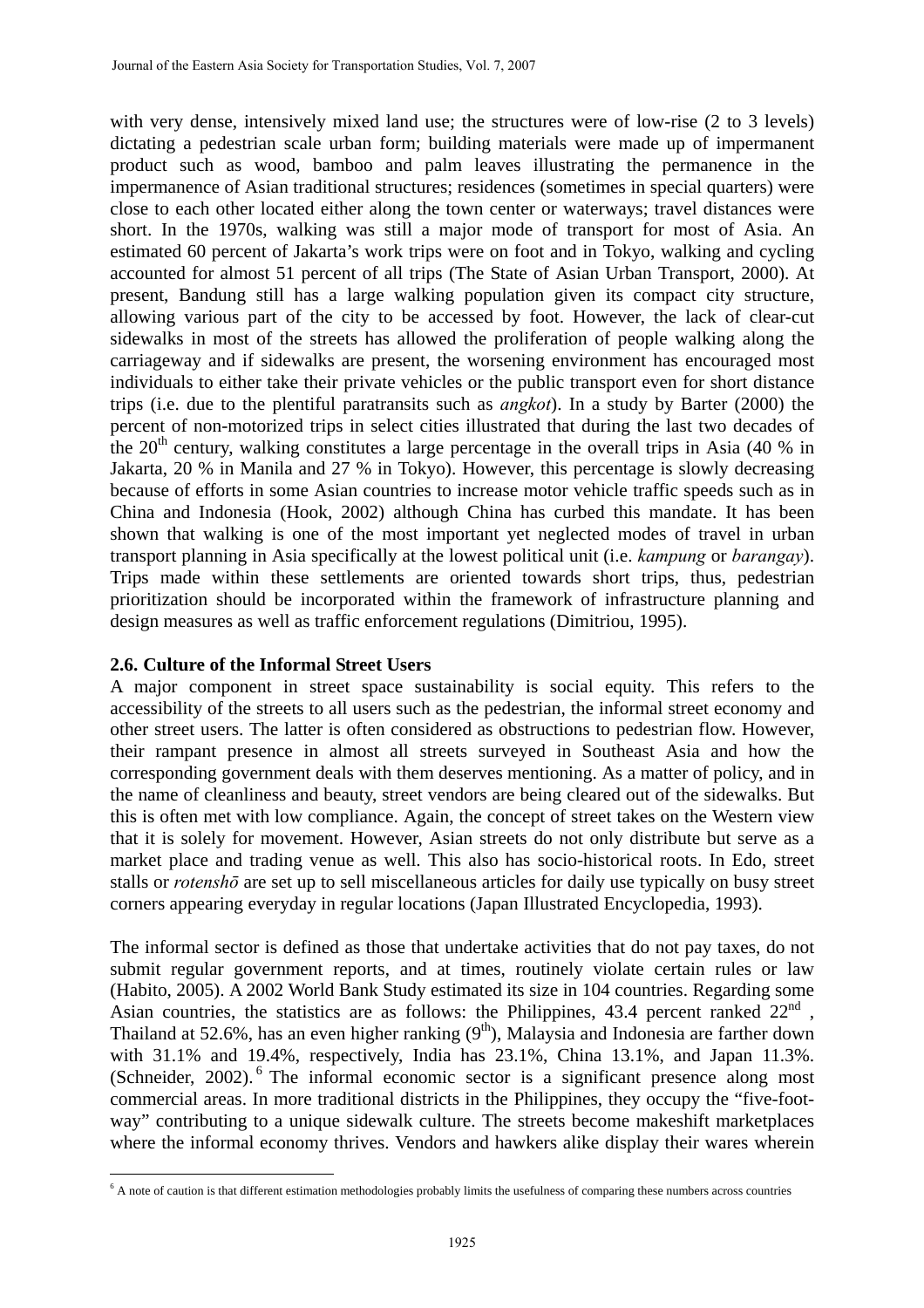buyers may use the art of bartering to purchase goods and services. Informal activities continue to proliferate because of its ease of entry and reliance on indigenous resources, family ownership small scale operation, unregulated and within a competitive market (Bangasser, 2000).

Informal economy agglomerations are generally found near activity generators such as school entrances, in front of shops and stores, churches, shopping malls, access towards train stations and at intersections. This provides them assurance of steady flow of customers. The type of economic activity is dependent on the activity generator, usually complementing such enterprise. Snack food vendors are found outside universities and schools, fruit stand vendors are found outside malls; flower vendors found outside churches and worship areas; public transport colorum outside activity generators. Most common goods sold by these sidewalk peddlers and hawkers are consumables such as food products. Within the central business districts, the most common stalls are shops providing lunch, snacks and drinks. Sometimes, tables and chairs would complete the ensemble creating a distinct street architecture, however inferior the materials used or shabby it may seem to onlookers. The inventive minds of these store owners allow them to create and put apart such stalls within few minutes. In the Philippines, the original vendor cart has evolved from the common *kariton <sup>7</sup>* to the converted bicycle. This occurred because of the mobility and flexibility of using bicycles. In Bandung, one may be presented to a multitude of stalls from the fixed *warungs* along the sidewalks to the semi-ambulant and ambulant *kakilima*. Dago street (Bandung) has already banned sidewalk vending. However, the daily observation conducted by the researcher shows a different reality. The vendors are still present, at a lower density, but they do not vend on the sidewalks but are conveniently accommodated at the front corner of the adjacent commercial shops, sometimes their wares abutting the sidewalks. This is also true in Bangkok wherein Mondays are no vending day along Silom Road. Vendor resourcefulness only transfers their stalls from the main Silom road to the intersecting *soi* (alley) where vending is not banned. These are socio-economic and cultural realities that transport professionals have failed to consider but must be taken into consideration especially in the design of sidewalk space within Asia.

## **2.7. Towards a policy of a user-centered street environment**

According to the Organization for Economic Co-operation and Development (OECD), a sustainable transport system has to address the following development aspects: access, equity, health and safety, education and participation, integrated planning, land and resource use, environmental integrity and economic well-being. The concept of mobility management was introduced as a strategy in attaining a sustainable transportation system. Basically, it deals with the so-called "soft" measures of transport (awareness campaign, coordination of existing traffic measures) in order to complement the existing hard measures (road construction).

In the field of pedestrian transport, one strategy is to encourage a user-centered space design and management so as to improve mobility. User-centered approach refers to basing management strategies on needs and desires of users and how these may be physically manifested. Thus, this paper focused on the pedestrian considering its needs, discussing the spatial environment as dictated by the relationship of movement and non-movement within the pedestrian space, the street culture created by the social interaction of the street users. These shared knowledge and meaning are produced when individuals interact in a common space (i.e. pedestrians, vendors in an urban space). At a higher level, this interaction produces

 $\overline{a}$ 

<sup>&</sup>lt;sup>7</sup> a pushcart with four wheels, usually made of wood.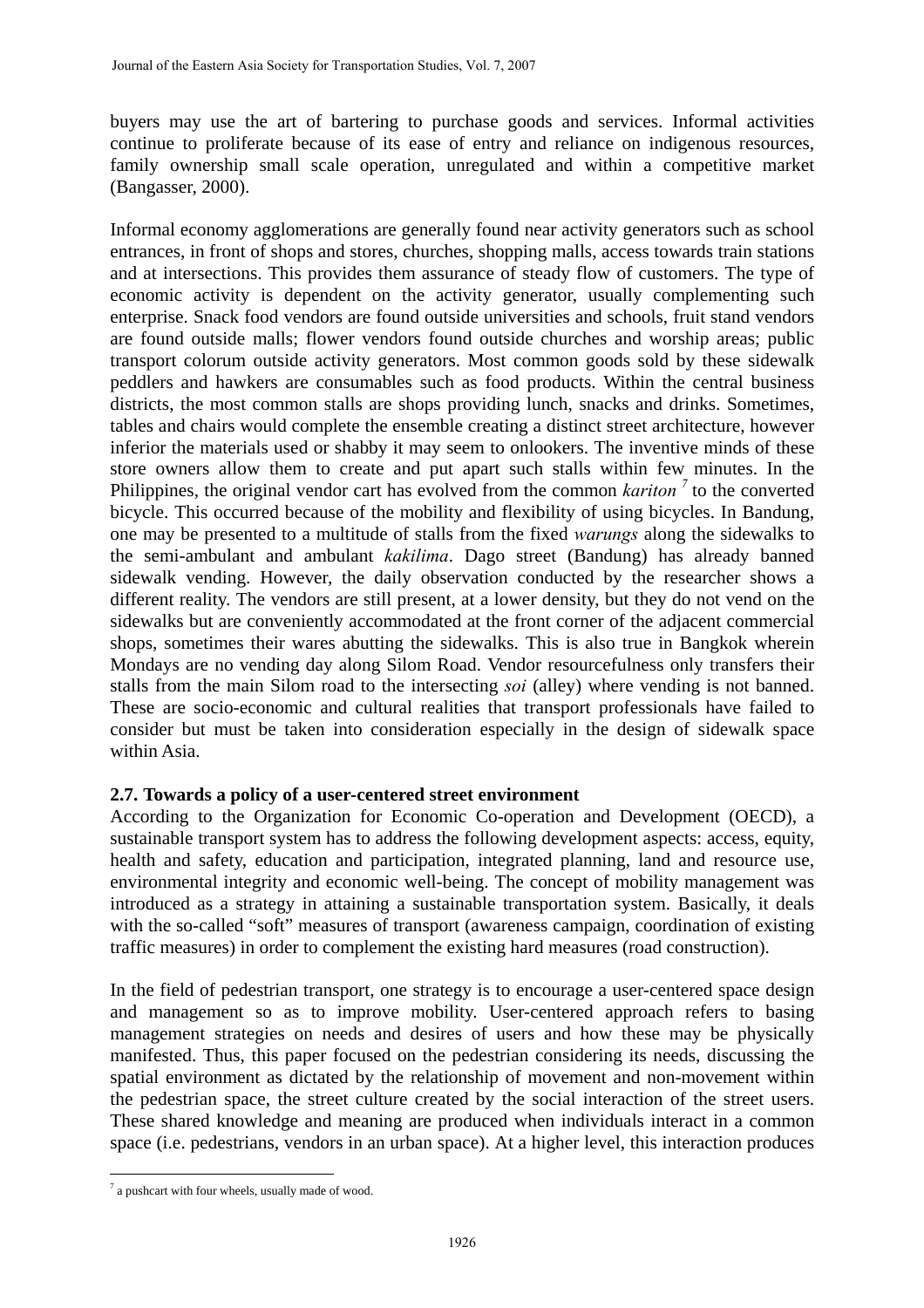a common culture which is transmitted, learned and shared, thus evolving into a distinct heritage and social tradition. The socio-cultural history of the streets provides a potential window to discover the pedestrian street culture of the past wherein the latter may provide us with design recommendations on contemporary street improvement so as to encourage more users to utilize a given space. Thus, discussion also focused on the development of walking within the Asian context as well as an overview on the vending culture that is rampant within Asian streets who is oftentimes ignored. In the Asian space, various policies should focus towards encouraging the revival of street culture as well as the humanizing of streets within the Asian context. These may be gleaned from the previous sections such as the *golodog* in the Sundanese *kampung*, creating social spaces, recognizing the importance of the *pasar* culture, to name a few.

The present morphology of Asian settlements especially within urban enclaves allows pedestrian-oriented developments. This is an appropriate jump off point in street design. The overarching concept of a forest-based street space should be the main thematic concept in creating an effective Asian street. To give a few examples, pocket-sized intimate spaces should be strategically provided along the sidewalk. Its presence signifies flexibility, encourages social contacts and maximizes interactions. The strategic placement of benches and the appropriation of vendor space on specific points along the sidewalk encourage social interaction. Segregation is also necessary in order to maximize space utilization. However, segregation of activities should take a psychological rather than physical compartmentalization to making it culturally-appropriate to Asian pedestrians. Physiological attribute such as the walking speed is higher in Tokyo as compared with other parts of Japan as well as other parts of Asia reflecting the more restless nature of Japanese. To minimize anxiousness, the appropriate combination of activities specifically at intersections should be considered so as to allow a pertinent mix. Natural elements are of course, necessary given the forest-based, animistic roots of Asians. Implementing a green sidewalk becomes a viable option. The important role played by vendors along sidewalks had been explicit and is further reinforced in this paper. Proper guidance and regulation should be in place at the national and local level allowing and allotting them space whether within the bounds of public or private space.

# **3. CONCLUSION**

The study was able to discuss the socio-cultural underpinnings of Asian pedestrians and how these affect the use of space. Furthermore, it was able to comprehensively discuss various socio-cultural manifestations that would affect pedestrian facility design and policy development given the culturally-specific movement and non-movement behavior of Asian pedestrians. It also discussed results of surveys conducted to further evaluate the theoretical viability of the concept of the need-hierarchy. The study further recommends that a more indepth analysis of the socio-cultural aspect be conducted as well as consider other Southeast and East Asian cities as potential case studies to be able to come up with generalizations. Another potential extension of the study would be to determine the socio-cultural issues that can be translated into workable and feasible design recommendations to be evaluated and assessed further so as to contribute to the concept of an Asian street space.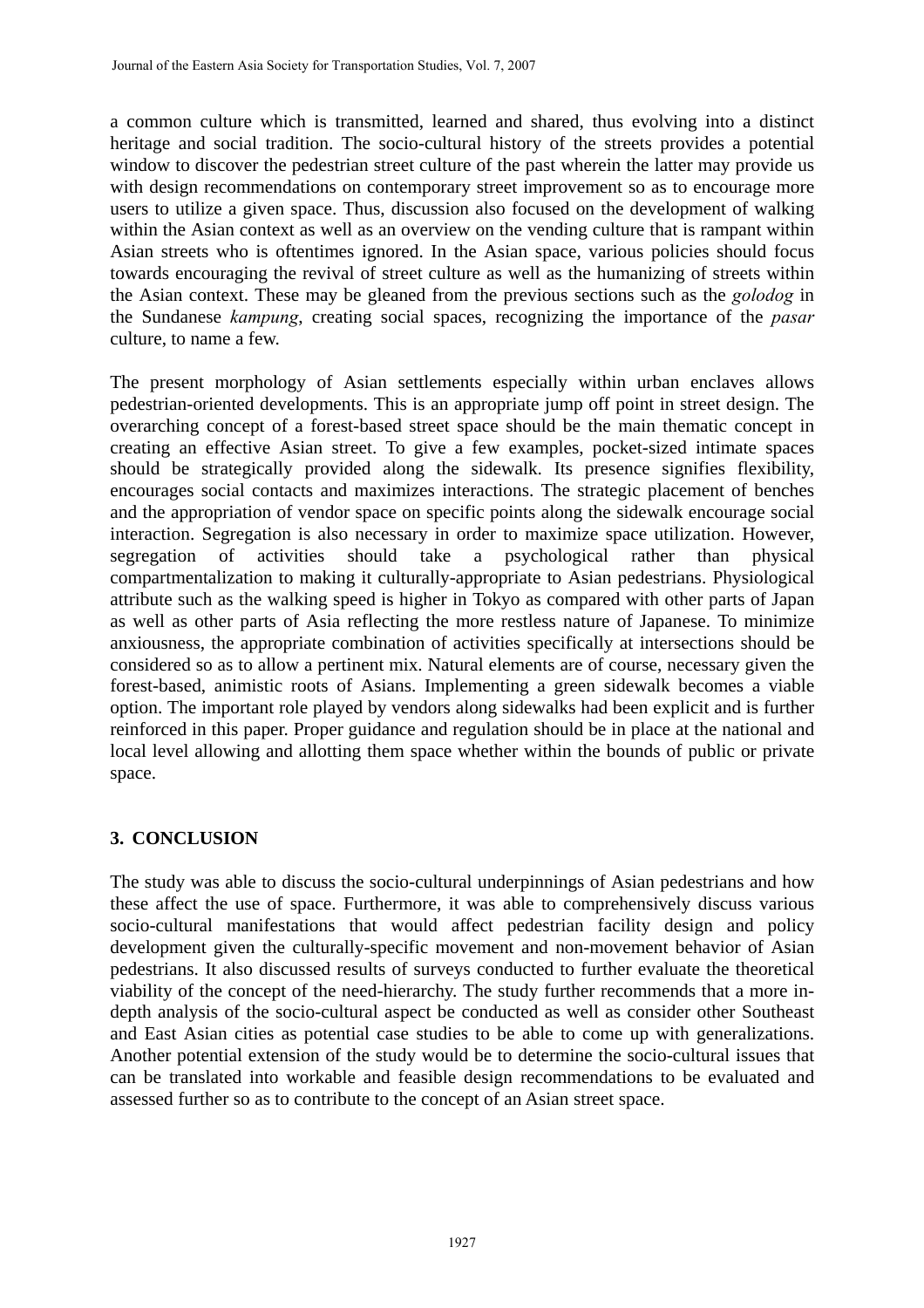### **ACKNOWLEDGEMENTS**

The first author is indebted to the Asian Public Intellectual Fellowship program for the financial assistance provided to conduct the empirical study in Bandung, Indonesia. The views of the author do not reflect those of the API Fellowships Program, the Nippon Foundation, the coordinating institution and the partner institutions located in the author's native and host countries.

### **REFERENCES**

American Association of State Highway and Transportation Officials (2004) **AASHTO Green Book: A Policy on Geometric Design of Highways and Streets** (5th ed), USA.

Bangasser, P.E. (2000) The ILO and the informal sector: an institutional history [online]. Employment Paper 2000/9. Available from:

**http://www.ilo.org/public/english/employment/strat/publ/ep00-9.htm** [Accessed 16 August 2005]

- Barry, H. et al. (1959) Relation of Child Rearing to Subsistence Economy, **American Anthropologist** (61).
- Barter, P.A. (2000) Urban Transport in Asia: Problems and Prospects for High-Density Cities. **Asia-Pacific Development Monitor, Vol. 2, No.1,** 33-66. Proceedings to the Asia-Pacific Development Monitor. The SUSTRAN Network and Institute for Sustainability and Technology Policy (ISTP): Murdoch University
- Berry, J.W. et al (2002) **Cross-cultural Psychology: Research and Applications, second edition**. University Press, Cambridge.
- Dimitriou, H. (1995) **A Development Approach to Urban Transport Planning: An Indonesian Illustration**. Ashgate Publishing Limited, USA.
- Drummond, L. (2000) Street Scenes: Practices of Public and Private Space in Urban Vietnam. **Urban Studies, Vol. 13**, 2377-2391.
- Edensor, T. (1999) The Culture of the Indian Street. In N.R. Fyfe (ed.) **Images of the Street: Planning Identity and Control in Public Space**, 205-221. Routledge, London.
- Fruin, J.J. (1971) **Pedestrian Planning and Design.** Metropolitan Associations of Urban Designers and Environmental Planners, Inc. New York.
- Funahashi, K. (1979) An Environment Behavior Studies Perspective on the City. **The Wheel Extended: A Toyota Quarterly Review Vol 19, No. 3.**
- Furukawa, T. (1961) Watsuji Tetsurô, the Man and His Work. In Watsuji Tetsurô, **Climate and Culture: A Philosophical Study**. The Hokuseido Press, Ministry of Education, Tokyo.
- Gehl, J. (1987) **Life Between Buildings.** Van Nostrand Reinhold, New York.
- Gehl, J. and Gemzoe, L. (2003) **New City Spaces.** The Danish Architectural Press, Netherlands.
- Gerilla, G..P. (1995) Proposed Level of Service Standards for Walkways in Metro Manila. **Journal of the Eastern Asia Society for Transportation Studies, Vol.1, No.3**, Autumn 1995.
- Habito, C.F. (2005) The Underground Economy and Jueteng. No Free Lunch. In **Philippine Daily Inquirer.** August 15, 2005.
- Hall, E. (1968) Proxemics in a cultural context: Japan and the Arab World. In Hall, E. (ed). **Hidden Dimension.**
- Hook, W. (2002) **Preserving and Expanding the Role of Nonmotorized Transport in**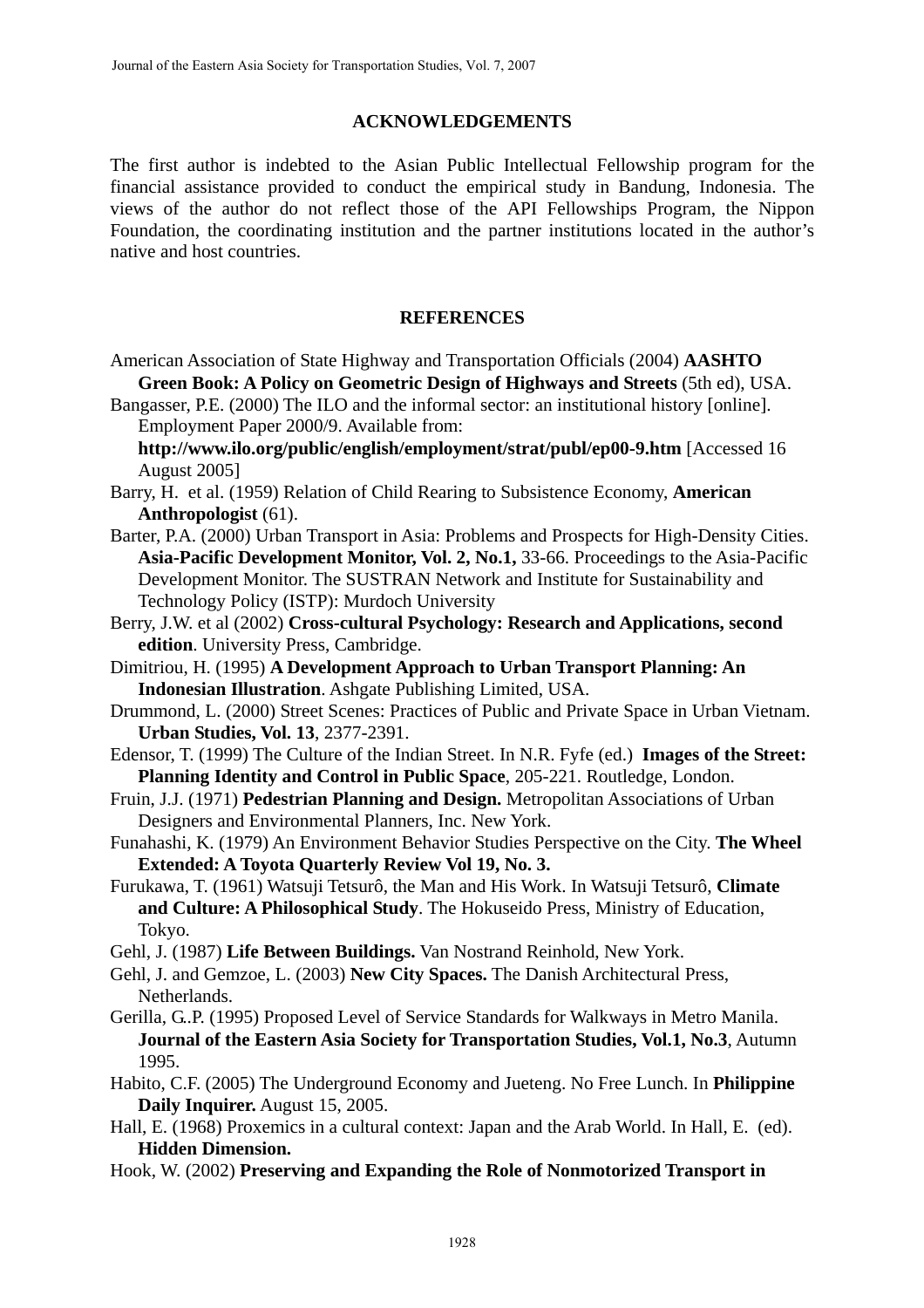#### **Sustainable Transport: A Sourcebook for Policy-makers in Developing Cities**.

- Hoorens, V. and Poortinga, Y. (2000) Behavior in Social Context. In K. Pawlik and M. Rosenzweig (eds.), **International Handbook of Psychology**. Sage, London.
- Jager, W. (2000) **Modelling Consumer Behaviour.** Universal Press, Netherlands.
- http://www.ub.rug.nl/eldoc/dis/ppsw/w.jager/ [09 April 2004]
- Japan: Illustrated Encyclopedia, Kodansha Ltd. Japan. 1993.
- Kamino, K. (1980) **People's Movement and Town Design**, Shôkokusha.
- Kishue, A. et al. (2005) The leading factors for the urban development in Asian context ~case studies of Makati, Cebu, Taipei, And Bangkok~ **Journal Of The Eastern Asia Society For Transportation Studies, Vol. 6,** 4300-4316.
- Kurokawa, K. (1988) **Rediscovering Japanese Space**. John Weatherhill, New York and Tokyo.
- Maslow, A.H. (1954) **Motivation and Personality.** Harper and Row, New York.
- Max-Neef, M. (1992) Development and Human Needs. In **Real-life economics: Understanding Wealth Creation**. Routledge, London and New York.
- Mumford, L. (2000) What is a City? In Le Gates RT, Stout F (eds) **The City Reader second edition**. Routledge, London and New York. Original printing in Architectural Record. 1937.
- Naito, A. (2003) **Edo, The City that Became Tokyo: An Illustrated History.** Kodansha International, Tokyo.
	- **North Development Plan of Bandung (1919).**
- Nute, K. (1999) 'Ma' and the Japanese Sense of Place Revisited: by Way of Cyberspace. (in PDF format). **Online proceedings of the Third International Symposium on Asia Pacific Architecture. Challenging New Technologies to Fulfill the Human Spirit.** April 7-9. View website at http://web1.arch.hawaii.edu/events/EW99/pdfs/nute.pdf

Peñalosa, E. (2004) **Towards More Egalitarian and Sustainable Cities in Developing Countries**. Topic addressed at the Elizabeth Rose Conference Hall, UN House in Tokyo. 9 February 2004.

Picard, M. and Wood, R. (1997) **Tourism, Ethnicity, and the State in Asian and Pacific Societies.** 

Preiser, W. and Ostroff, E. (2001) **Universal Design Handbook.** McGraw-Hill Professional.

- Rahaju, S. (2006) **In-depth interview at the Architecture Department,** Institut Teknologi Bandung [10 October 2006].
- Rapoport, A. (1987) Pedestrian Street Use: Culture and Perception. In Moudon, A.V. (ed) **Public Streets for Public Use.** Van Nostrand Reinhold Co. Inc., U.S.A.

Reed, R.R. (1978) **Colonial Manila: The Context of Hispanic Urbanism and Process of Morphogenesis**. University of California Press, Berkeley, Los Angeles and London.

Rossi, A. (1966) **The Architecture of the City,** MIT Press, Cambridge, Massachusetts.

Schneider, F. (2002) **Size and Measurement of The Informal Economy In 110 Countries Around The World**.

- Siregar, S.A. (1990) **Bandung The Architecture of a City in Development, Urban Analysis of a Regional Capital as a Contribution to the Present Debate on Indonesian Urbanity and Architectural Identity.** Unpublished Thesis submitted as partial fulfillment for the degree of Doctorate in Architectural Sciences in the Faculty of Applied Sciences. Katholieke Universiteit Leuven, Belgium.
- Soewarno, N (n.d.) **Preservation and Management. Adaptive Re-Use Building at Historical District: Case study: Heritage the Factory Outlet** [online].View website at http://rizal.lib.admu.edu.ph/conf2005/conf/Nurtati.pdf [01 August 2006].
- Suzuki, H. (1978). Shinrin no Shiko, Sabaku no Shiko (Ideas of the Forest, Ideas of the